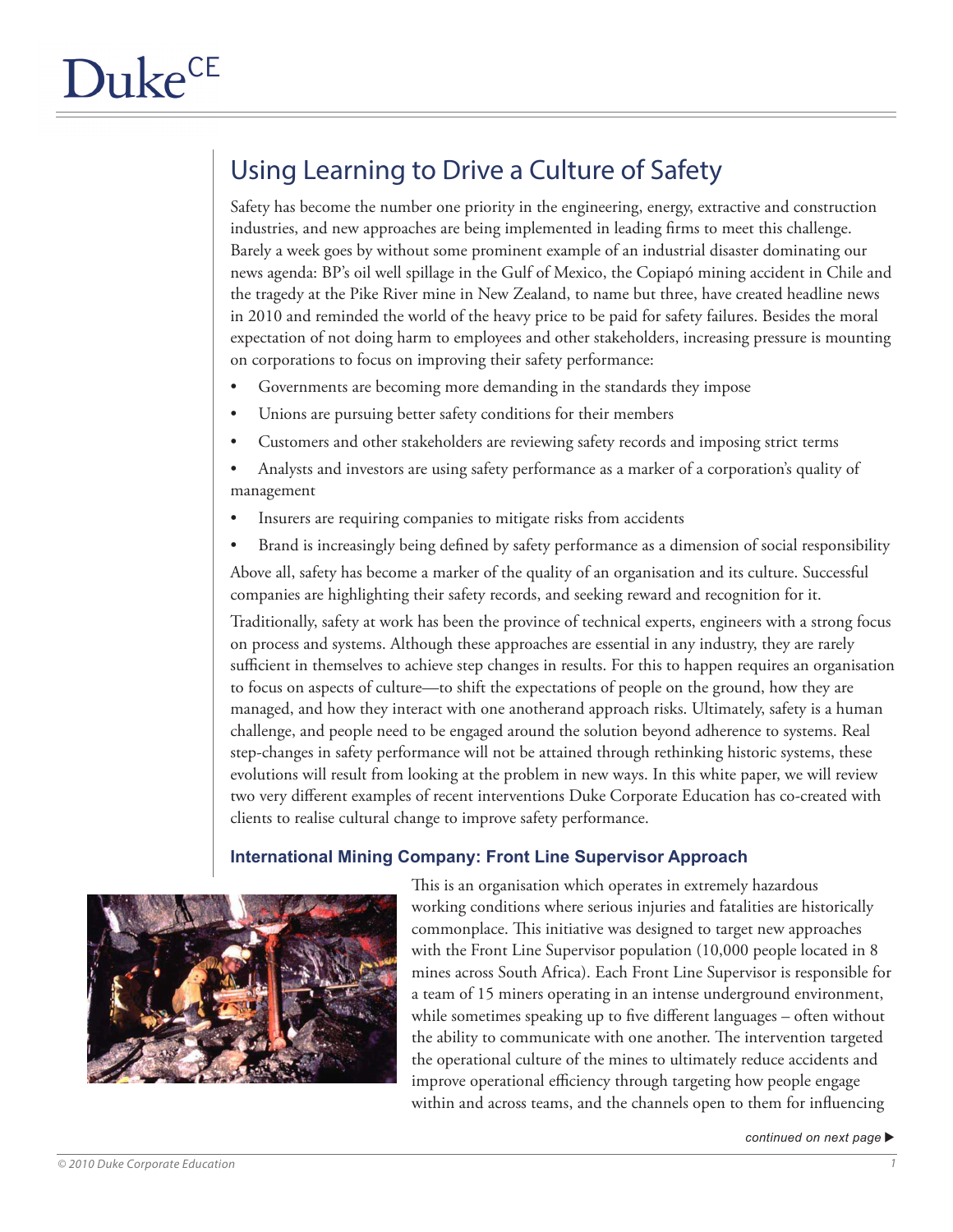#### the operations.

 $\overline{\phantom{a}}$  , and the set of the set of the set of the set of the set of the set of the set of the set of the set of the set of the set of the set of the set of the set of the set of the set of the set of the set of the s

The initiative was rolled out operation-by-operation, each programme customised to the needs of the site. The programme integrated the needs and priorities of each operation with prominent involvement from the local leaders to achieve buy-in and public advocacy of the programme, while linking the programme tightly to the priorities of the operational leadership team. This entailed an initial programme launch with the site General Manager and his team, clearly linking the effort to their goals, and to the ways in which they might have to operate differently to ensure a shift

> in culture. The General Manager then launched the programme and followed up with monthly "Town Hall" meetings to review outputs from the programme, and embed the learning and culture change in the routines of the operation.

> Participants attended the workshop in intact teams reinforcing existing work relationships. The programme was delivered on-site or near a production facility and in local languages to ensure engagement. The programme focused on shifting the expectations that these leaders had of themselves and one another, enabling new skills with practice, and improving operational excellence. After each programme, key issues and priorities were communicated from the programme leaders back to the site General Manager, to ensure that they were addressed at the next Town Hall meeting.

The impact of the programmes has been directly measurable: better employee engagement, improved production and a 58 percent reduction in fatalities over an 18 month period. As a lasting legacy Duke CE also built internal capability within the organisation to deliver the programmes in the future.

### **Global Construction Company: Senior Executive Approach**

This intervention with a major player in the construction industry was designed to institute new approaches with the top 400 Senior Executives of more than 27 operating companies within the Group. The company had committed to markets to causing "Zero Harm on any of their sites by 2012," and operational leaders were feeling pressure to deliver. The integration between the learning programme and the overall operating realities were critical to the success of this effort. Attendance on the programme was in small sets of four to six members from a specific operating company's leadership team, mixed with four to five other sets from other operating companies. The programme was launched with a video conference with each leadership team linking the themes of the programme with the operating company's business priorities, and each participant had an individual "tutor" call prior to, and following the programme, to ensure translation of key ideas back to work.



#### $control$  on next page

*As a lasting legacy, Duke CE also built internal capability ... to deliver the programmes in the future.*  $\overline{\phantom{a}}$  , and the set of the set of the set of the set of the set of the set of the set of the set of the set of the set of the set of the set of the set of the set of the set of the set of the set of the set of the s